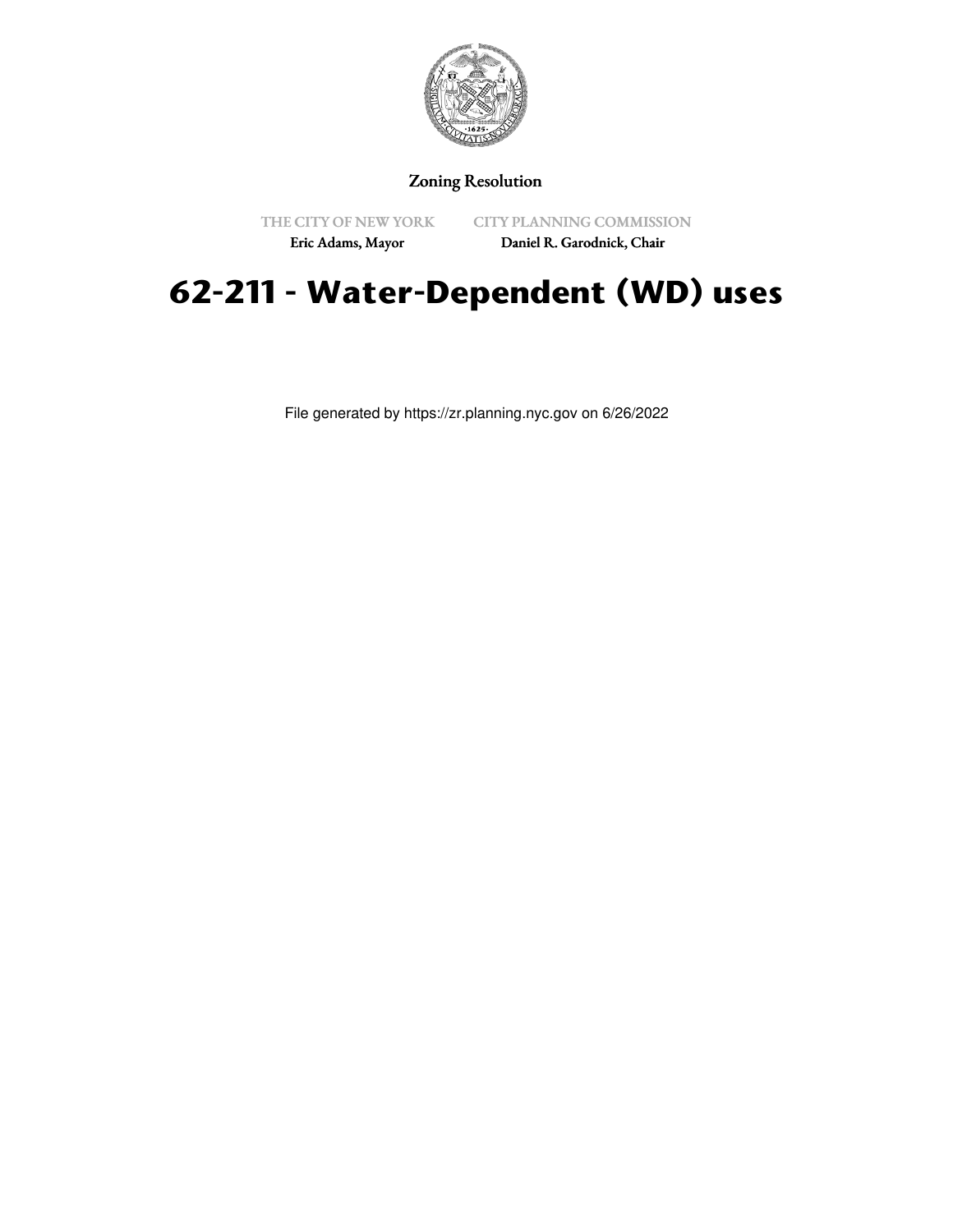## **62-211 - Water-Dependent (WD) uses**

#### LAST AMENDED 4/22/2009

WD #uses# require direct access to a body of water in order to function or use waterways for transport of materials or products. WD #uses# shall be limited to the following:

From Use Group 4:

Non-profit private beach clubs

Non-profit private boat clubs

#### From Use Group 6:

\*Docks for ferries, other than #gambling vessels#, limited as to passenger load (also listed in Use Group 14)

\*Docks for water taxis (also listed in Use Group 14)

Docks or mooring facilities for non-commercial pleasure boats (also listed in Use Group 14)

Terminal facilities at river crossings for access to electric, gas or steam lines

## From Use Group 7:

#Boatels#, provided that the units are #predominantly# occupied by persons with boats docked at the facility

#### From Use Group 9:

\*Docks for sightseeing, excursion or sport fishing vessels, other than #gambling vessels#, limited as to dock capacity per #zoning lot# (also listed in Use Group 14)

#### From Use Group 10:

Docks for ferries, other than #gambling vessels#, with no restriction on passenger load

#### From Use Group 13:

Boat fuel sales establishments, open or enclosed, without restriction as to location

Commercial beaches

### From Use Group 14:

Boat fuel sales establishments, open or enclosed, restricted to location within 10 feet of a boat dock berth

Boat launching facilities for non-commercial pleasure boats

Boat rental establishments, open or enclosed

\*Boat storage, repair or painting establishments with size and location restrictions

#### From Use Group 16: